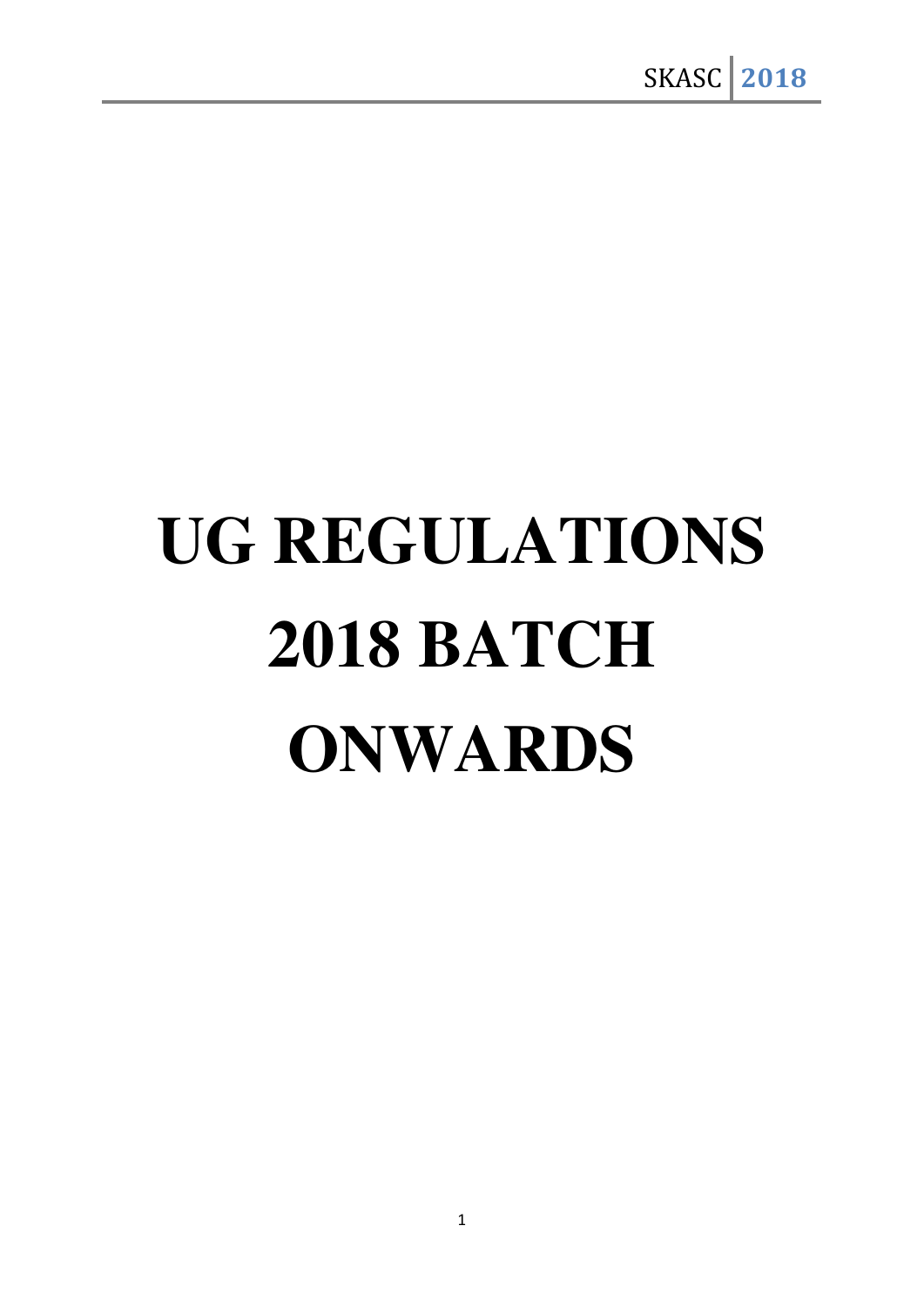# **SRI KRISHNA ARTS AND SCIENCE COLLEGE An Autonomous College affiliated to Bharathiar University Kuniamuthur, Coimbatore – 641 008.**

# **REGULATIONS FOR UNDER GRADUATE DEGREE PROGRAMMES IN CBCS PATTERN (With effect from 2018-2019)**

#### **I. PREAMBLE**

The choice based credit system provides a 'cafeteria' type approach in which the students can take courses of their choice, learn at their own pace, undergo additional courses and acquire more than the required credits, and adopt an interdisciplinary approach to learning. Thus the Choice Based Credit Systems make the product of the college at par with the global practices in terms of academic standards and evaluation strategies, retaining the present structures of the undergraduate and post-graduate programmes.

In the emerging scenario of Internationalization of Indian Higher Education, it is imperative that the Universities and affiliated Colleges in India should follow this system so that the mobility of their products both within and across the geographical jurisdiction becomes possible. Hence *Sri Krishna Arts and Science College* thought it fit to introduce the full fledged Choice Based Credit System in all Undergraduate Programmes in the Faculties of Arts, Science and Commerce as per UGC recommendation for Autonomy. To provide world class education for the students of *Sri Krishna Arts and Science College,* the college has introduced Outcome Based Education (OBE) effective from 2017.

### **The Choice Based Credit System Semester Scheme**

- a) The relative importance of courses of study are quantified in terms of credits
- b) The courses of study include Ability Enhancement Compulsory Course, Discipline Specific Core Course, Discipline Specific Elective, Generic Elective and Skill Enhancement Courses.
- c) The students shall take part in co-curricular and extension activities.
- d) The declaration of result is based on the Aggregate Percentage of marks obtained as well as on Aggregate or Cumulative Grade Point Average (CGPA) earned.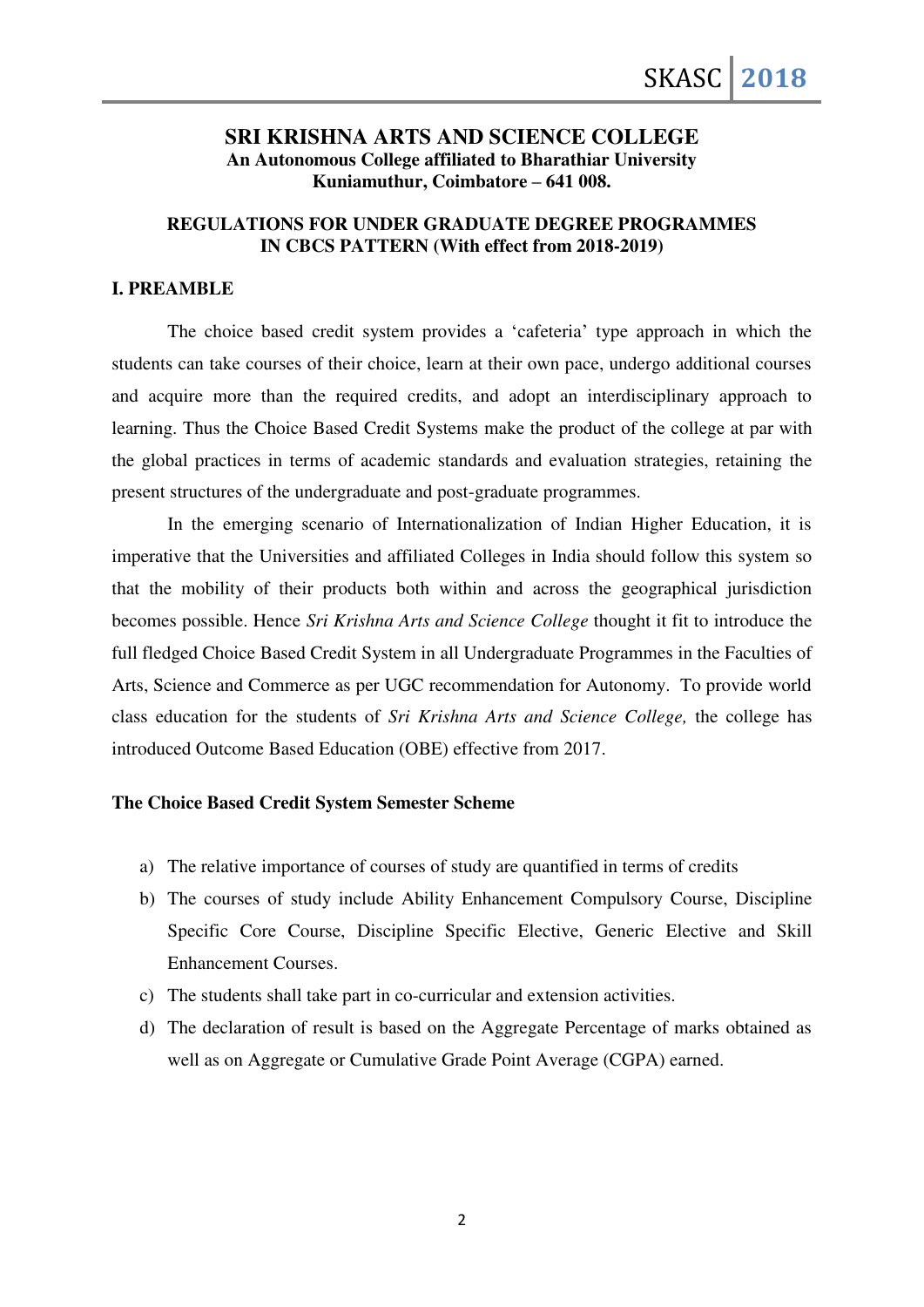# **II. DEFINITIONS**

| $\mathbf{1}$     | Choice<br><b>Based Credit</b><br>System (CBCS): | CBCS is a flexible system of learning that<br>permits students to,                                                                                                                                                                                                                                                                                                                                                                                                                                                                                                      |  |  |
|------------------|-------------------------------------------------|-------------------------------------------------------------------------------------------------------------------------------------------------------------------------------------------------------------------------------------------------------------------------------------------------------------------------------------------------------------------------------------------------------------------------------------------------------------------------------------------------------------------------------------------------------------------------|--|--|
|                  |                                                 | 1.1<br>Learn at their own pace,<br>12.<br>Choose electives from a wide range of elective<br>courses offered by the departments                                                                                                                                                                                                                                                                                                                                                                                                                                          |  |  |
|                  |                                                 | Adopt an inter-disciplinary approach in learning, and<br>1.3<br>Undergo additional courses and acquire more than the<br>1.4<br>required number of credits                                                                                                                                                                                                                                                                                                                                                                                                               |  |  |
|                  |                                                 | 1.5.<br>Make best use of the expertise of available faculty.                                                                                                                                                                                                                                                                                                                                                                                                                                                                                                            |  |  |
| $\boldsymbol{2}$ | <b>Programme</b>                                | Programme means a course of study leading to the award of a<br>degree in a discipline.                                                                                                                                                                                                                                                                                                                                                                                                                                                                                  |  |  |
| 3                | <b>Duration:</b>                                | stipulated years of study to complete a<br>the<br>It means<br>programme as prescribed by the Bharathiar University from<br>time to time.                                                                                                                                                                                                                                                                                                                                                                                                                                |  |  |
| 4                | Course                                          | Course refers to a subject offered under the degree programme                                                                                                                                                                                                                                                                                                                                                                                                                                                                                                           |  |  |
| 5                | <b>Semester</b>                                 | Semester means a term consisting of a minimum of 450 contact<br>hours distributed over 90 working days spread over 11 weeks of<br>six -day duration each and five contact hours per day. $(15 \times 6 \times$<br>5 = 450) Depending upon its duration, each academic year will be<br>divided into two semesters. Semesters will be known as either<br><b>Odd Semester or Even Semester.</b>                                                                                                                                                                            |  |  |
| 6                | <b>Credits</b>                                  | It refers to the weightage given to each course of study (subject)<br>by the experts of the Board of Studies concerned<br>6.1<br>In each of the courses, credits will be assigned on the<br>basis of the learning objectives.                                                                                                                                                                                                                                                                                                                                           |  |  |
| 7                | <b>AECC</b>                                     | <b>Ability Enhancement Compulsory Courses (AECC)</b><br>The Ability Enhancement Compulsory Courses is of two kinds:<br>(a) Group I - AECC - During I and II Semester<br>They are<br>(i) English for Excellence<br>(ii) Campus to Corporate<br>(b) Group $II - AECC - During I$ and II Semester<br>They are<br>(i) Environmental Studies<br>(ii) General Awareness /Human Rights/Women's Rights/<br>Yoga for human excellence/ Indian Culture and heritage/<br>Introduction to Cyber Security/ Consumer Protection/<br>Constitution of India/ Basic Tamil/Advanced Tamil |  |  |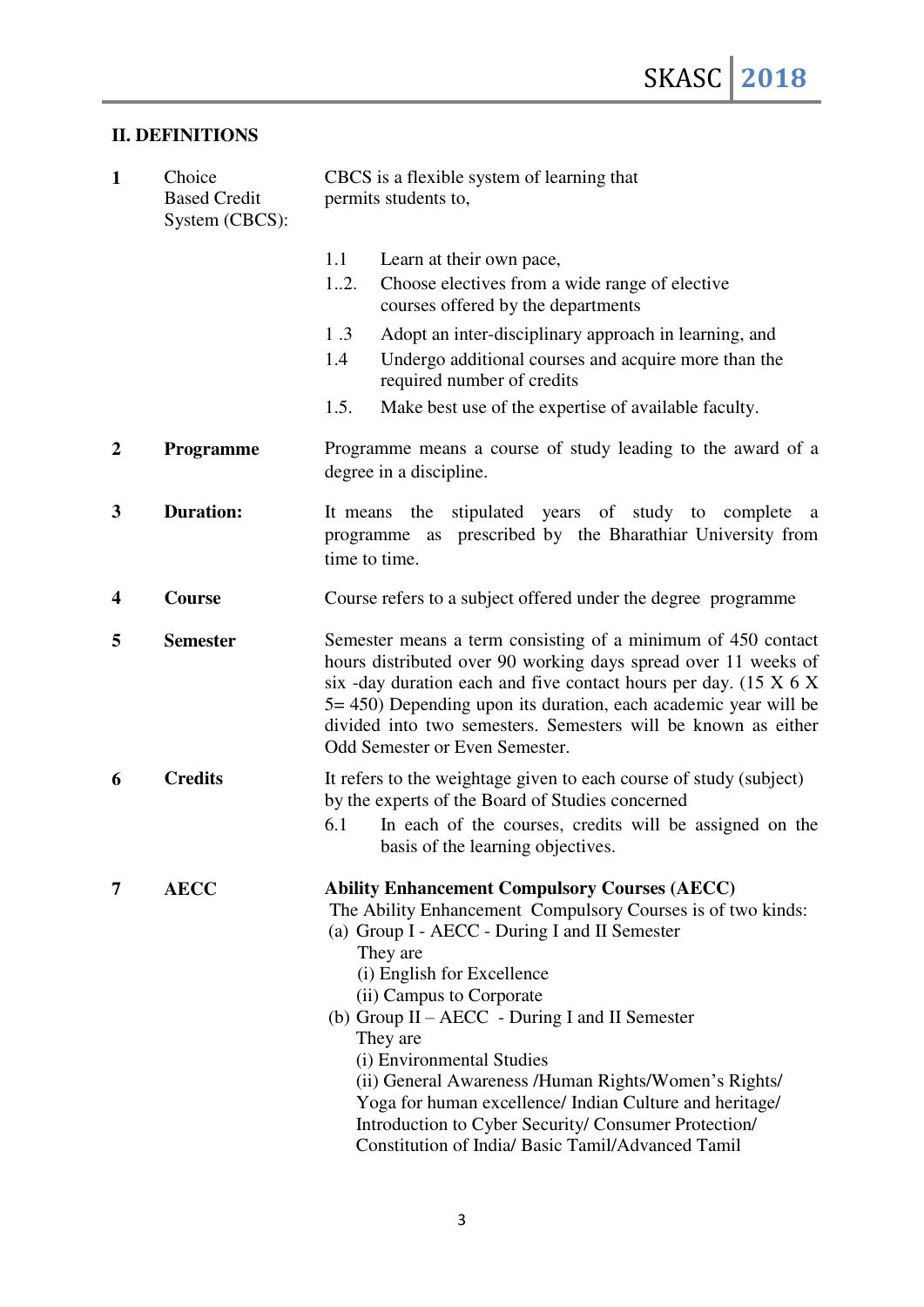- 8 **MIL** Modern Indian languages (Tamil, Hindi, French, Malayalam, etc.)
- **9 Discipline Specific (DSC) Course (Core Courses)**  It means "the core courses" related to the programme concerned including (Core Courses) practicals, which is compulsorily studied by a candidate as a mandatory requirement and is termed as a Core course.
- **10 Elective Course** Generally a course which can be chosen from a pool of courses and which may be very specific or specialized or advanced or supportive to the discipline of study or which provides an extended scope or which enables an exposure to some other discipline/subject/domain or nurtures the candidate's proficiency /skill is called an Elective Course.
- **11 Discipline Specific Elective (DSE) Course**  Elective courses may be offered by the main discipline / course of study is referred to as Discipline Specific Elective. The College may also offer discipline related elective courses of interdisciplinary nature (to be offered by main discipline).
- **12 Generic Elective (GE) Course**  An elective course chosen generally from an unrelated discipline, with an intention to seek exposure is called a Generic Elective. A core course offered in one programme / discipline may be treated as an elective by other programme/ discipline and vice versa and such electives may also be referred to as Generic Elective including practicals.
- **13 Skill Enhancement (SEC) Courses**  It means the courses offered as skill based courses of the programme aimed at imparting advanced skill.
- **14 Non Credit Course (NCC)**  A compulsory course with no credits but mandatory to acquire degree.
- **15 Extra credit course**  A course opted by a student to earn additional credits apart from the mandatory credits.

**16 Industrial Exposure Training**  The students should exercise the option at the end of the fourth semester during Summer vacation. It refers to the specialized projects undertaken by the students for a period of three weeks. The industrial exposure training can be done in any industry or in reputed organization as decided by the respective departments. For B. Sc Catering Science and Hotel Management and B. Sc Costume Design and Fashion, industrial exposure training will be for four and three months respectively in the fifth semester and it is compulsory for all students.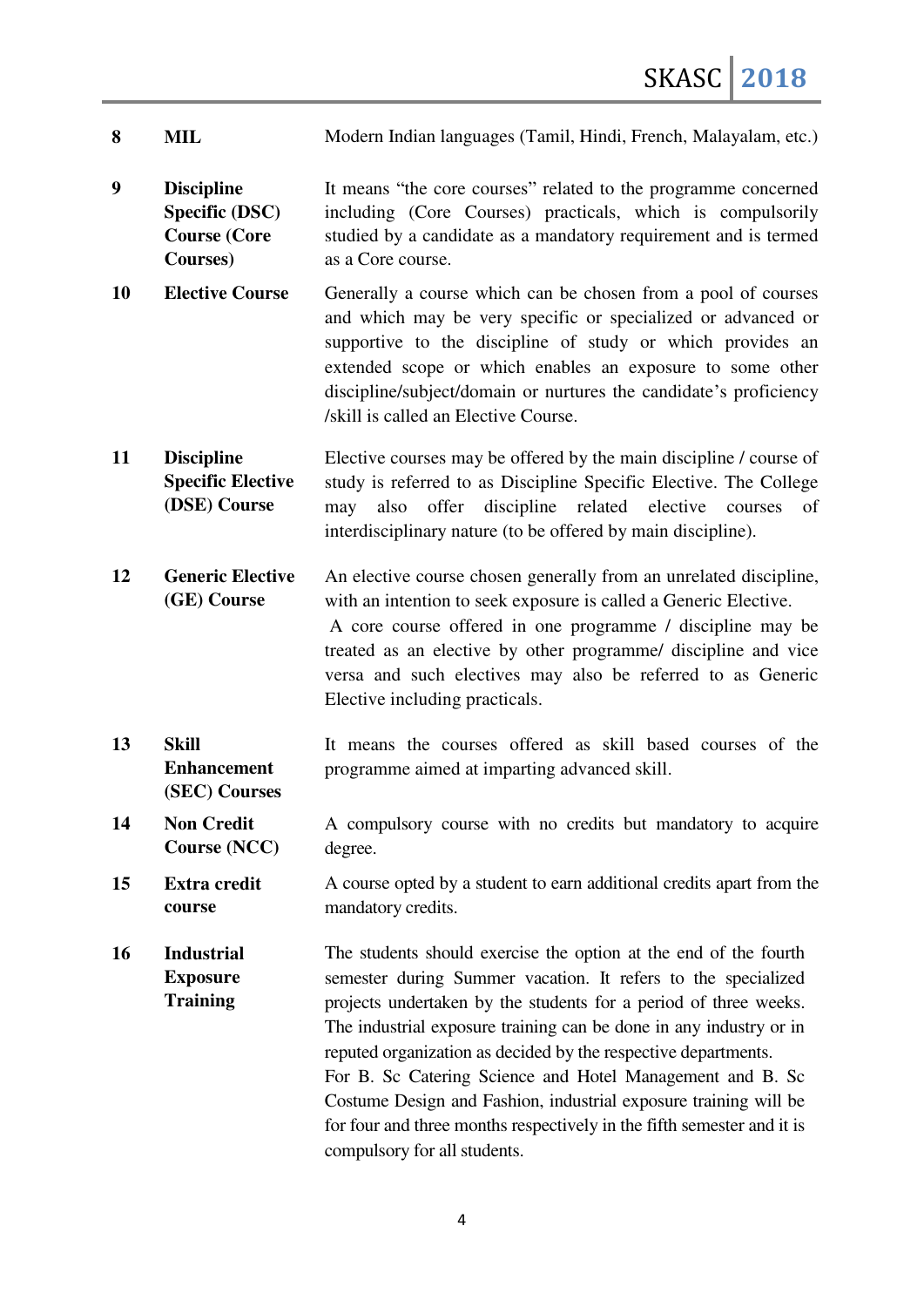| 17 | Project                                                          | The report of the study should be submitted at the end of<br>course of study certified by the Supervisor and duly forwarded<br>by the Head of the Department to the Controller of<br>Examinations. The Head of the Department of the concerned<br>programme shall assign a Project Supervisor, who in turn shall<br>assign the topic and monitor the project work of the student. |
|----|------------------------------------------------------------------|-----------------------------------------------------------------------------------------------------------------------------------------------------------------------------------------------------------------------------------------------------------------------------------------------------------------------------------------------------------------------------------|
| 18 | Internship/<br><b>Training</b>                                   | Internship is a specialized field training programme required to<br>be attached to an industry as an in house internee for a period<br>prescribed by the respective Board of Studies. At the end of<br>the training Programme, each student should submit a<br>"Internship Report" for evaluation.                                                                                |
| 19 | <b>Extension</b>                                                 | It means all those activities under NSS / NCC / Youth Red<br>Cross / Red Ribbon Club / Rotaract/ Sports and Association<br>Activities.                                                                                                                                                                                                                                            |
| 20 | <b>Credit System</b>                                             | It means the course of study under these regulations, where<br>weightage of credits are spread over to different semesters<br>during the period of study and the Cumulative Grade Point<br>Average (CGPA) shall be awarded based on the credits earned<br>by the students. A total of 140 credits are prescribed for the<br>Undergraduate Programme (Three years).                |
| 21 | <b>Choice Based</b><br><b>Credit System</b>                      | All Undergraduate Programmes offered by the institution shall<br>be under Choice Based Credit System (CBCS).<br>This is to<br>enhance the quality and mobility of the students within and<br>between the Universities in the country and abroad.                                                                                                                                  |
| 22 | <b>Semester Grade</b><br><b>Point Average</b><br>(SGPA)          | It is a measure of performance of work done in a semester. It is<br>the ratio of total credit points secured by a student in various<br>courses registered in a semester and the total course credits<br>taken during that semester. It shall be expressed up to two<br>decimal places.                                                                                           |
| 23 | <b>Cumulative</b><br><b>Grade Point</b><br><b>Average (CGPA)</b> | It is a measure of overall cumulative performance of a student<br>over all semesters. The CGPA is the ratio of total credit points<br>secured by a student in various courses in all semesters and the<br>sum of the total credits of all courses in all the semesters. It is<br>expressed up to two decimal places.                                                              |
| 24 | <b>Transcript or</b><br><b>Grade Card or</b><br>Certificate      | Based on the grades earned, a grade certificate shall be issued to<br>all the registered students after every semester. The grade<br>certificate will display the course details (code, title, number of<br>credits, grade secured).                                                                                                                                              |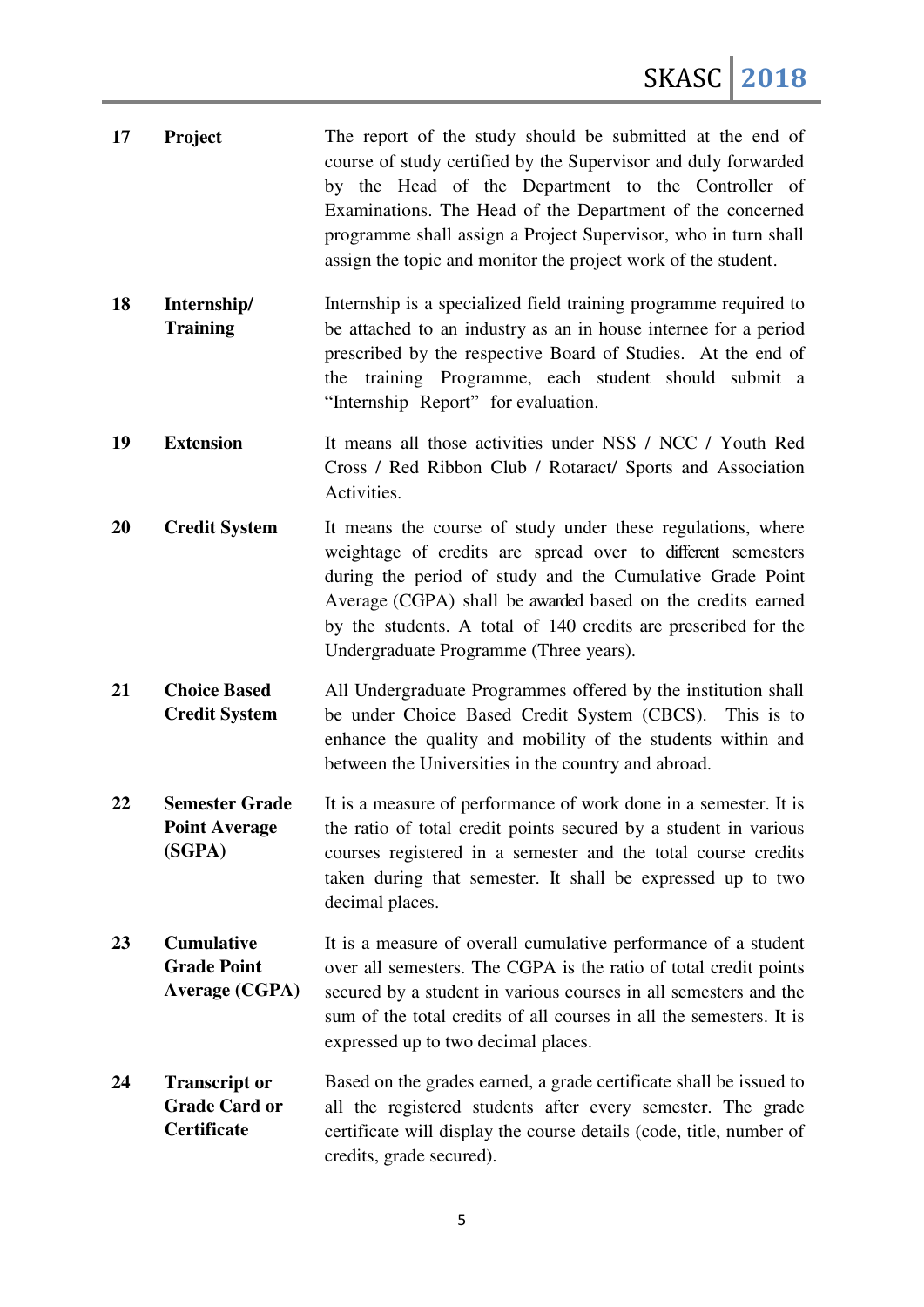# **III. UG PROGRAMME**

#### **3.1. Eligibility for Admission to the Programme**

Candidate for admission to the first year of the UG degree programme shall be required to have passed the higher secondary examination (Academic or Vocational) conducted by the Govt. of Tamil Nadu in the relevant subjects or other examinations accepted as equivalent thereto by the Syndicate of the Bharathiar University, subject to such other conditions as may be prescribed there for.

#### **3.2. Duration of the Programmes**

The Programme shall extend over a period of three years comprising of six semesters with two semesters in one academic year. There shall not be less than 90 working days for each semester. Examination shall be conducted at the end of every semester for the respective subjects. Each semester has 90 working days consisting of 5 hours per working day.

#### **3.3. Title and Commencement**

a) These regulations shall be called "Regulations Governing the Choice Based Credit System (Semester Scheme) in the Undergraduate in the Faculties of Arts, Science and Commerce

b) These regulations shall come into force for the UG students joining from June 2018.

#### **IV. OUTLINE OF CHOICE BASED CREDIT SYSTEM**

All Programmes shall be run on Choice Based Credit System (CBCS). It is an instructional package developed to suit the needs of students to keep pace with the developments in higher education and the quality assurance expected of it in the light of liberalization and globalization in higher education. The term 'course' is applied to indicate a logical part of the subject matter of the programme and is invariably equivalent to the subject matter of a "paper" in the conventional sense.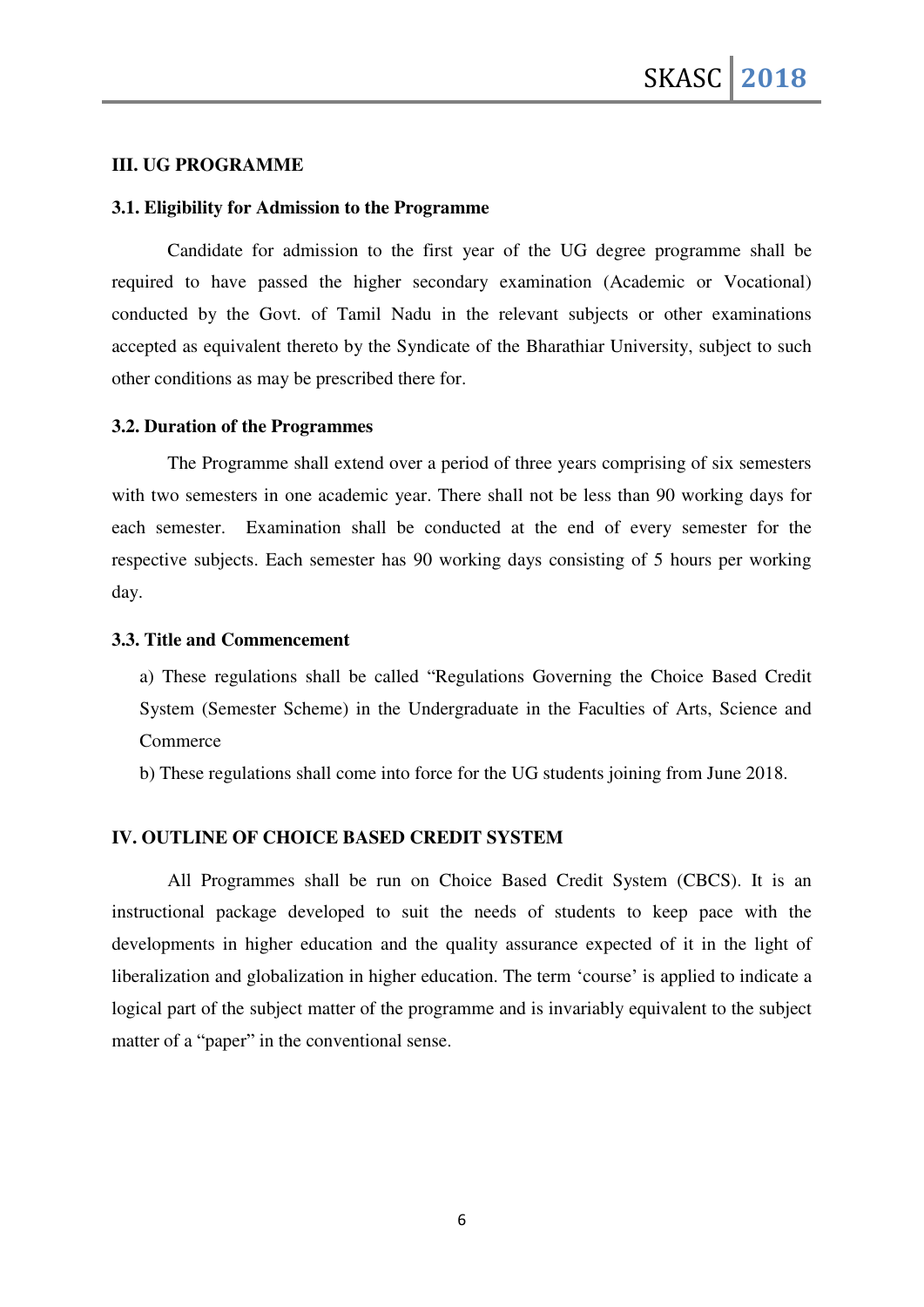# **One year Language: Three-Year Programme (6-Semester) [All Commerce streams, BBA, BBA (CA) and All Computer Streams]**

| SI.<br>No.     | <b>Basic Structure: Distribution of Courses</b>            | Number of<br><b>Courses</b> | <b>Credits per</b><br><b>Course</b> | <b>Total</b><br><b>Credits</b> |
|----------------|------------------------------------------------------------|-----------------------------|-------------------------------------|--------------------------------|
|                | <b>MIL Communications</b>                                  | $\overline{2}$              | 3                                   | 6                              |
| $\overline{2}$ | Group-I: Ability Enhancement Compulsory<br>Courses         | $\overline{c}$              | 3                                   | 6                              |
| 3              | Group-II: Ability Enhancement<br><b>Compulsory Courses</b> | $\overline{2}$              | $\overline{2}$                      | 4                              |
| $\overline{4}$ | Discipline Specific Courses                                |                             | $4 + 2$                             | 96                             |
| 5              | Discipline Specific Elective Courses                       | 4                           | $4 + 2$                             |                                |
| 6              | <b>Generic Electives Courses</b>                           | $\overline{4}$              | $\overline{4}$                      | 16                             |
| 7              | <b>Skill Enhancement Courses</b>                           | $\overline{4}$              | 3                                   | 12                             |
| 8              | <b>Non Credit Courses</b>                                  | 3                           |                                     |                                |
|                |                                                            |                             | Total                               | 140                            |

**Two years Language: Three-Year Programme (6-Semester)** 

**[B.Sc. Biotechnology, Microbiology, Mathematics and B.A English Literature]** 

| SI.<br>No.     | <b>Basic Structure: Distribution of Courses</b>     | Number of<br><b>Courses</b> | <b>Credits per</b><br><b>Course</b> | <b>Total</b><br><b>Credits</b> |  |
|----------------|-----------------------------------------------------|-----------------------------|-------------------------------------|--------------------------------|--|
| 1              | <b>MIL Communications</b>                           | 4                           | 3                                   | 12                             |  |
| $\overline{2}$ | Group-I: Ability Enhancement Compulsory<br>Courses  | 4                           | 3                                   | 12                             |  |
| 3              | Group-II: Ability Enhancement Compulsory<br>Courses | $\overline{2}$              | $\overline{2}$                      | 4                              |  |
| $\overline{4}$ | Discipline Specific Courses                         |                             | $4 + 2$                             | 84                             |  |
| 5              | Discipline Specific Elective Courses                | $\overline{4}$              | $4 + 2$                             |                                |  |
| 6              | <b>Generic Electives Courses</b>                    | $\overline{4}$              | $\overline{4}$                      | 16                             |  |
| $\overline{7}$ | <b>Skill Enhancement Courses</b>                    | 4                           | 3                                   | 12                             |  |
| 8              | Non Credit Courses                                  | 3                           |                                     |                                |  |
|                | Total                                               |                             |                                     |                                |  |

# **V. COURSES IN PROGRAMMES**

Each Course is designed under Lectures / Tutorials / Laboratory or Field work / Seminar / Practical training / Assignments /Term paper or Report writing etc., to meet effective teaching and learning needs.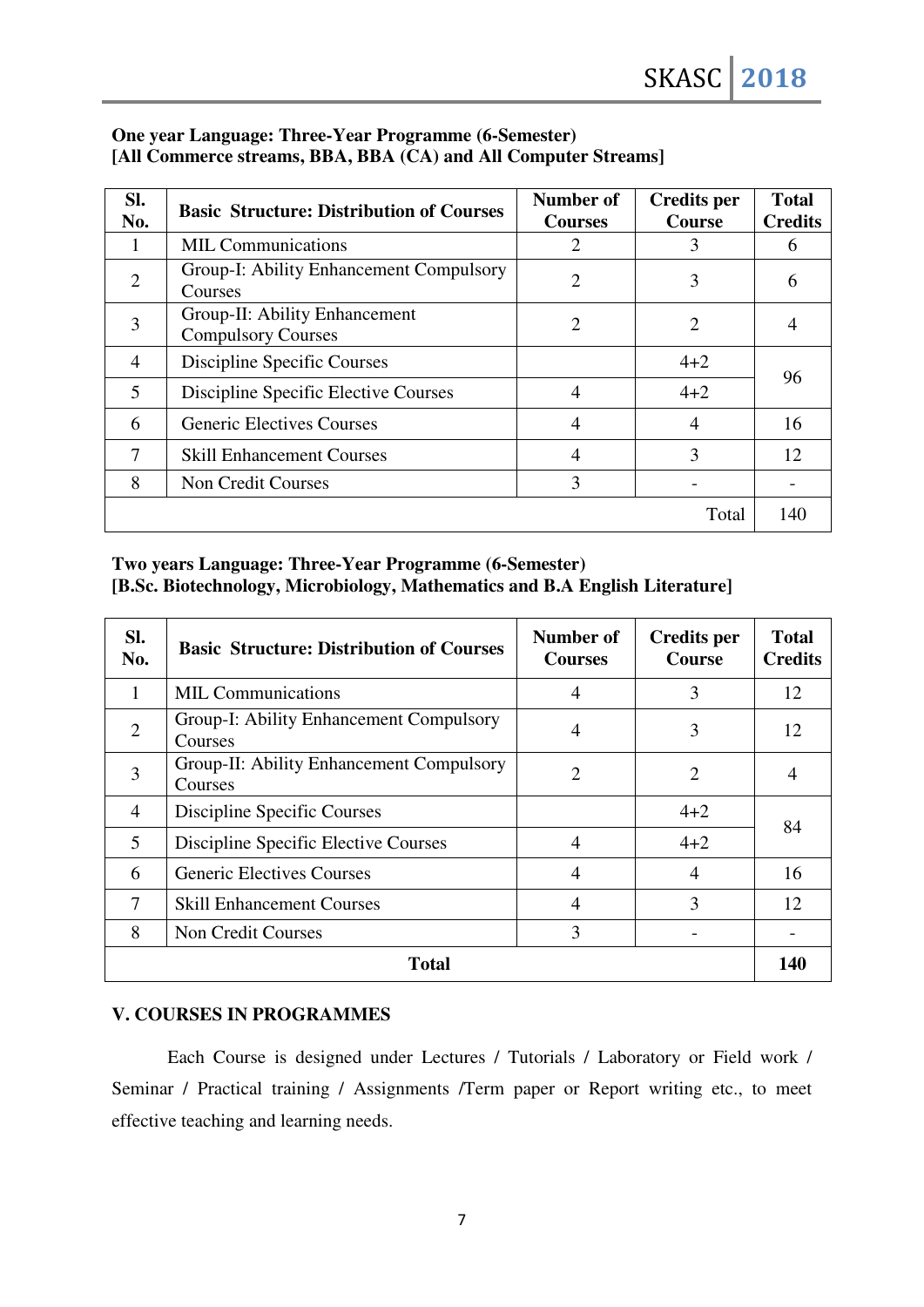The following are the various categories of Courses suggested for the UG programmes.

- 1. Modern Indian Language (MIL) Language Courses (any one of Tamil, Hindi, French, Malayalam)
- 2. Ability Enhancement Compulsory Course (AECC)
- 3. Discipline Specific Core Courses (DSC)
- 4. Discipline Specific Elective Courses (DSE)
- 5. Generic Elective Course (GEC)
- 6. Skilled Enhancement Course (SEC)
- 7. Non-Credit Course (NCC)

#### **VI. INDUSTRIAL EXPOSURE TRAINING (IET)**

In the end of IV semester, during the summer vacation, students can opt for Industrial Exposure Training (IET) for a period of three weeks.

For B. Sc Catering Science and Hotel Management and B. Sc Costume Design and Fashion, Industrial Exposure Training will be for 16 weeks and 12 weeks respectively in the fifth semester and it is compulsory for all students.

**VII. Introducing Research Component in Under-Graduate Courses Project work / Dissertation** is considered as a special course involving application of knowledge in solving / analyzing /exploring a real life situation / difficult problem. A Project/Dissertation work would be of **6 credits.** A Project/Dissertation work may be given in lieu of a discipline specific elective course.

#### **VIII. GENERIC ELECTIVE COURSES (GEC)**

Generic courses are designed to give the essential exposure to the interdisciplinary nature of respective programme. There shall be four generic courses generally related to the main subject of the programme. Elective courses are to be selected from the list of generic elective courses prescribed by the Board of Studies concerned (Annexure) for which examination shall be conducted at the end of the respective semesters.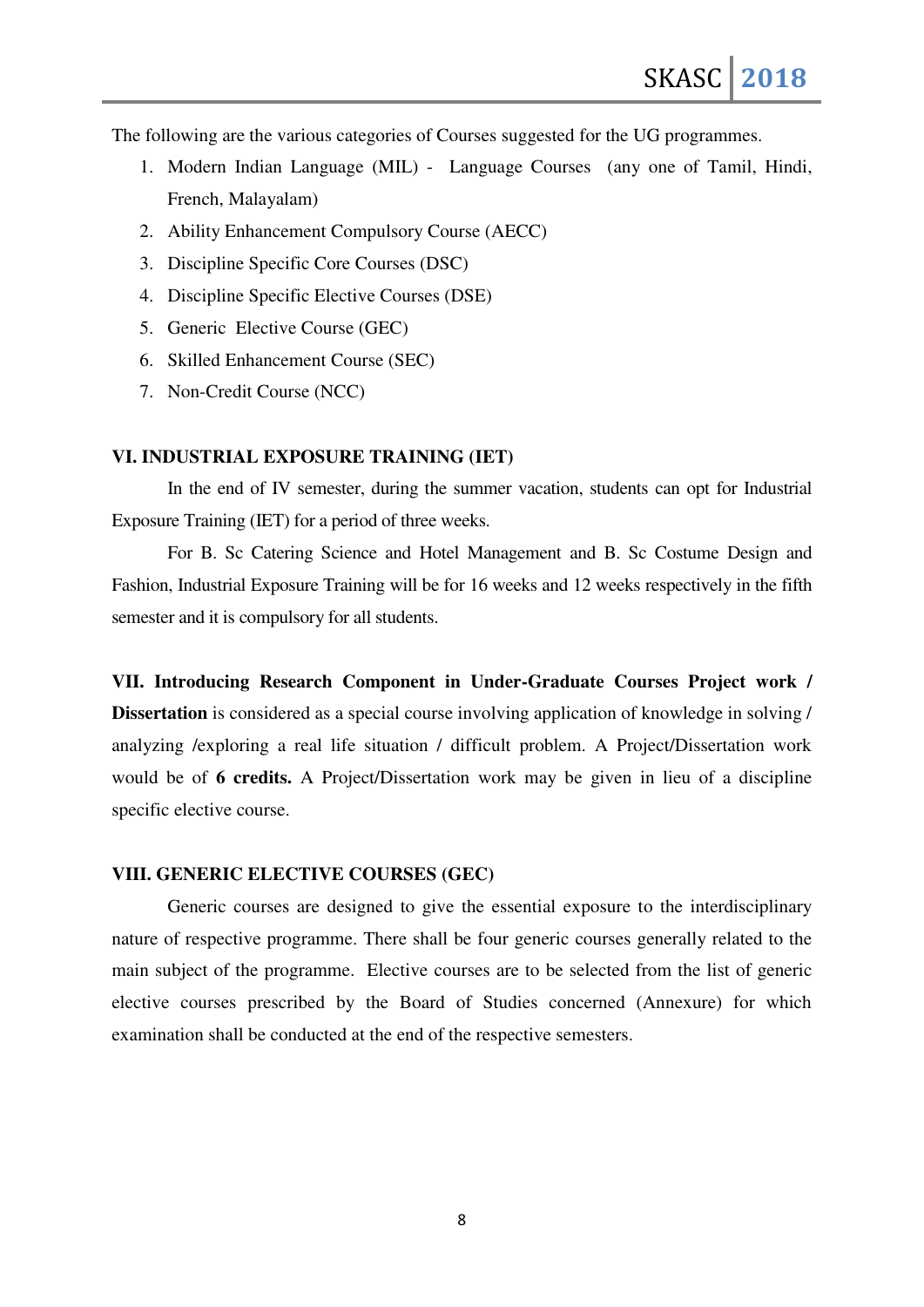#### **IX. SELECTION OF STUDENTS TO THE ELECTIVE COURSES**

- **a.** The Department Committee shall follow a selection procedure on a first come first served basis, fixing the maximum number of students, giving counseling to the students etc. to avoid overcrowding to particular course(s) at the expense of some other courses.
- **b.** The failed candidates in one Elective Course are permitted to opt for another Elective Course in another programme or they are permitted to continue with the same Elective Course.
- **c.** The Colleges shall provide all information relating to the Elective courses in each programme to all the students so as to enable them to choose their Elective Courses.

#### **X. SKILL ENHANCEMENT COURSES (SEC)**

All the UG programmes shall offer four courses, one each in III, IV, V & VI semester with 3 credits each  $(3 \times 4 = 12 \text{ credits})$ .

# **a. SEC-I: EDC**

All the UG programmes shall offer one Extra Departmental Course in the III semester with **3 credits**. The Pool of available courses are prescribed in the scheme of examination. There shall be no external examinations and the students shall be assessed as per the scheme of Continuous Internal Assessment (CIA) for the total marks prescribed**.** 

#### **b. SEC-II: Mathematics for Competitive Examination**

There shall be no external examinations and the students shall be assessed as per the scheme of Continuous Internal Assessment (CIA) for the total marks prescribed**.** 

# **c. SEC-III: English for Competitive Examination**

There shall be no external examinations and the students shall be assessed as per the scheme of Continuous Internal Assessment (CIA) for the total marks prescribed**.** 

#### **d. SEC-IV: Department Component**

One Skill Based Course is offered by the department for all students as prescribed by the Board of Studies concerned for which examination shall be conducted at the end of the respective semester.

# **XII. NON CREDIT COURSES (NCC)**

#### **a. NCC I - Online Test**

Online examination will be offered to all the UG Programmes in their respective core courses during the fifth semester.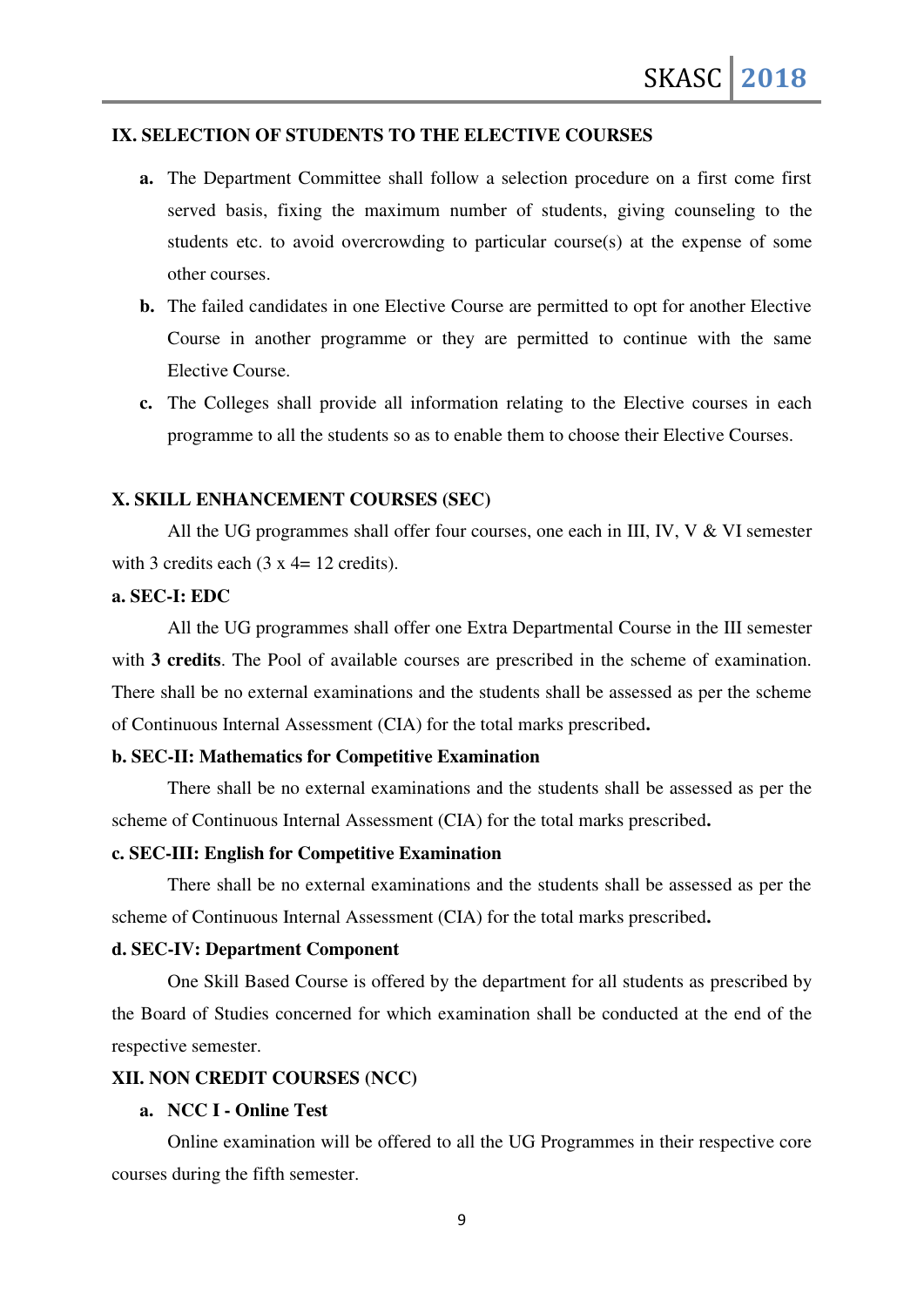## **b. NCC II – Certification Courses**

Students have to complete a certification course prescribed in their scheme during their course of study.

### **c. NCC III – Extension Activities**

Students have to register in any one extension activity in the given list during the first semester and complete the course by the end of fifth semester.

| $NCC - III$                        |
|------------------------------------|
| <b>National Service Scheme</b>     |
| <b>National Cadet Crop</b>         |
| <b>Youth Red Cross</b>             |
| Red Ribbon Club                    |
| <b>Sports</b>                      |
| <b>Association/Club Activities</b> |

The student's performance shall be examined by the staff coordinator along with the Head of the respective Department. The marks shall be sent to the Controller of Examinations before the commencement of the final semester examinations.

Marks are awarded for regularity of attendance, active participation/volunteering, exemplary awards/certificates/prizes and other community services.

The above activities shall be conducted outside the regular working hours of the college. The mark sheet shall carry the gradation based on the degree of involvement by the candidates.

| <b>GRADE A</b> | Exemplary    |
|----------------|--------------|
| <b>GRADE B</b> | Very Good    |
| <b>GRADE C</b> | Good         |
| <b>GRADE D</b> | Fair         |
| <b>GRADE E</b> | Satisfactory |

This grading shall be incorporated in the mark sheet to be issued in the VI semester. (Differently-abled students who are unable to participate in any of the above activities shall be required to take a test in the theoretical aspects of any one of the above fields and be graded and certified accordingly).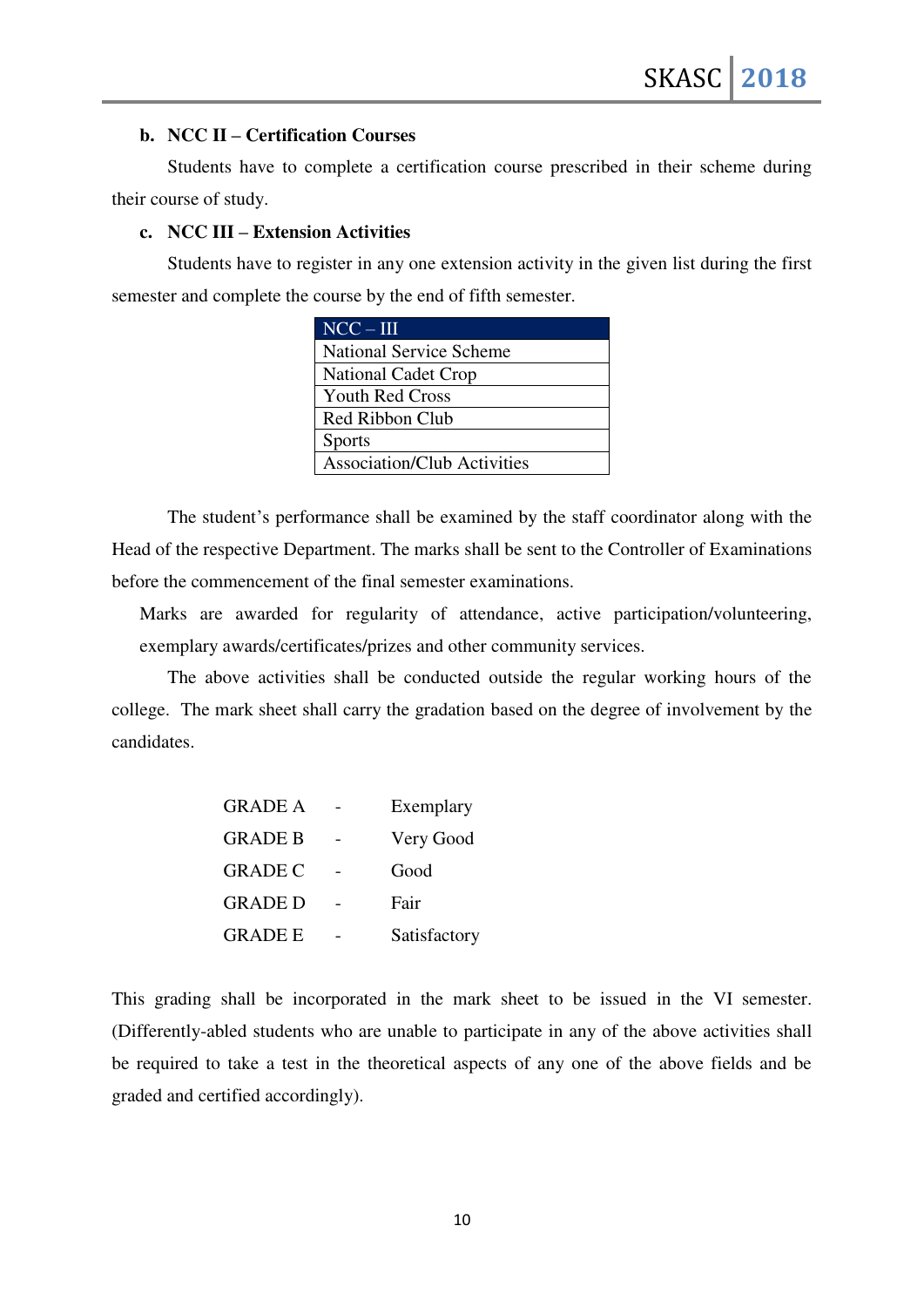### **XIII. REQUIREMENT TO APPEAR FOR THE EXAMINATIONS**

All bonafide students of the College are eligible to appear for the End Semester Examinations by fulfilling the following criteria:

- a) Ideally every student is expected to attend all classes and earn 100% attendance. However, the student shall secure not less than 75% attendance semester-wise (Minimum requirement) to enable him / her to appear for the end semester examination.
- b) If a student secure attendance between 65  $\%$  and less than 75  $\%$  in a semester due to medical reasons or participation in State / National / International sport events with prior permission from the principal through the class tutor and Head of the department concerned, the student shall be given exemption from the prescribed attendance requirement and the student shall be permitted to appear for the end semester examination. In all such cases, the student should submit the required documents on joining after the absence to the Head of the department through the Class Tutor.

#### **Lack of Attendance:**

- c) Students who do not satisfy the minimum requirement of attendance and who secure less than 75% but 65% and above attendance in a semester will have to pay condonation fees and compensate the lack in the subsequent semester.
- d) Students who secure less than 65% but 55% and above attendance in a semester will not be permitted to write the End Semester Examination but he/she can continue the study in the subsequent semester.
- e) A candidate who has secured less than 55% of attendance in any semester shall be debarred from writing the End Semester Examination. He/she has to rejoin the semester in which the attendance is less than 55%.

#### **XIV. SCHEME OF EXAMINATION**

As given in the respective Board of Studies.

## **XV. MEDIUM OF INSTRUCTION AND EXAMINATIONS**

The medium of instruction and examinations for all the courses is English. However for MIL courses, the medium of instruction shall be the language concerned.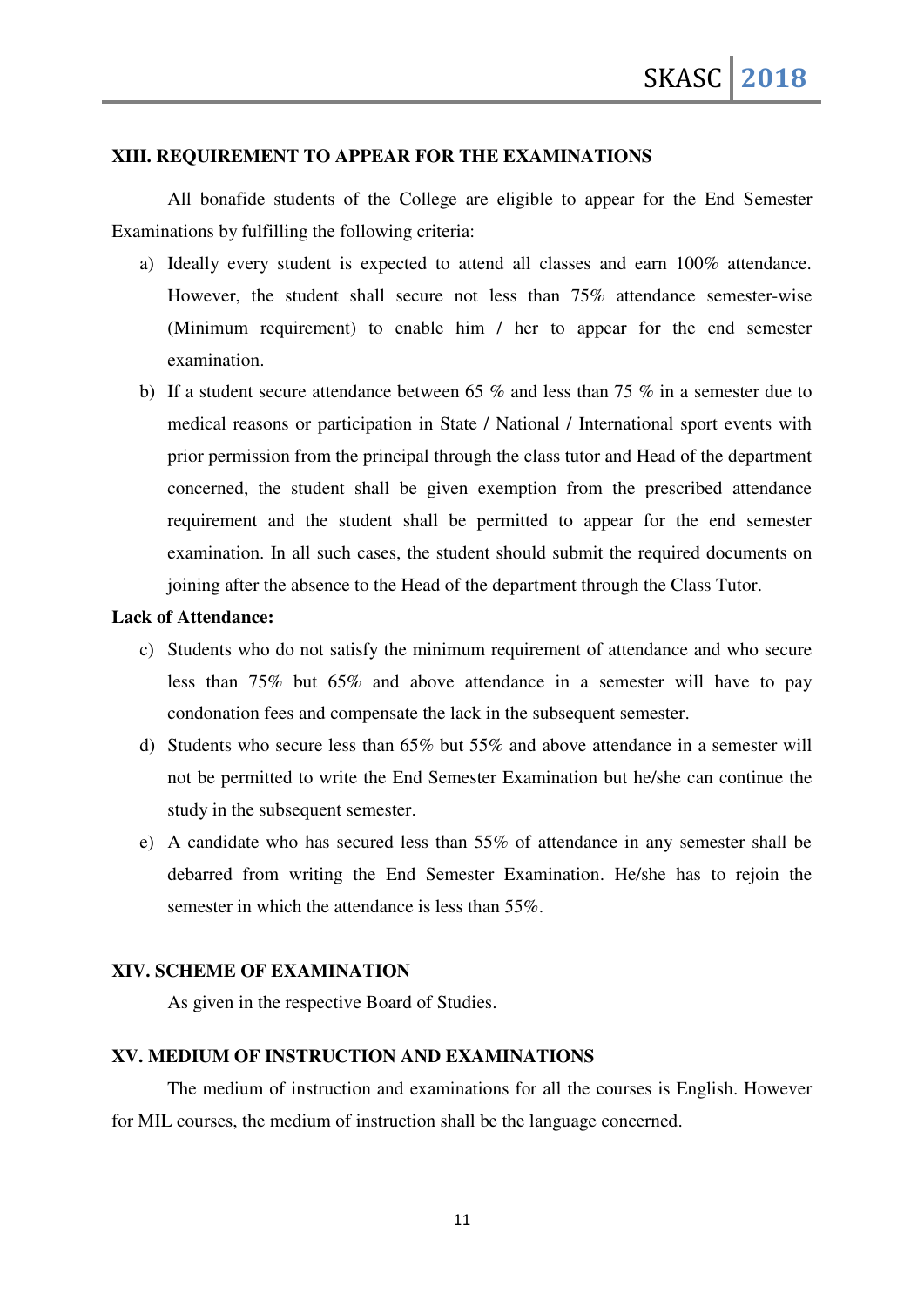# **XVI. SUBMISSION OF RECORD NOTE BOOKS FOR PRACTICAL EXAMINATIONS**

Candidates appearing for practical examinations should submit bonafide Record Note Books prescribed for practical examinations, otherwise the candidates shall not be permitted to appear for the practical examinations.

#### **XVII. PASSING MINIMUM**

- a) A candidate who secures not less than 40% in the End Semester Examination and 40% marks in the End Semester Examination and Continuous Internal Assessment put together in any course shall be declared to have passed the examination in the subject (theory or Practical).
- b) A candidate who secures not less than 40% of the total marks prescribed for the course under non-credit is assessed by Continuous Internal Assessment shall be declared to have passed in that subject.
- c) A candidate who passes the examination in all the courses shall be declared to have passed the whole examination.

# **XVIII. DISTRIBUTION OF MARKS**

**Table – 1:** The following are the distribution of marks for end semester and continuous internal assessment and overall passing minimum marks for theory papers of UG programmes.

| <b>TOTAL</b> | <b>END SEMESTER</b>         |    | <b>CIA</b> | <b>Overall Passing</b> |
|--------------|-----------------------------|----|------------|------------------------|
| <b>MARKS</b> | Passing Minimum for<br>Max. |    | Max.       | Minimum                |
|              | end semester alone<br>marks |    | marks      | $(CIA + End Semester)$ |
| 100          |                             | 30 | 25         |                        |
| 75           |                             | 22 | 20         |                        |
| 60           |                             |    |            |                        |
| 50           |                             |    |            |                        |

#### **Internal Assessment for theory:**

The CIA for theory courses consists of written tests and departmental components as specified in the scheme of examinations (Modular Assessing Panel).

The maximum marks obtained for 100 shall be further converted as per the requirements of the scheme of examination prescribed for the respective course.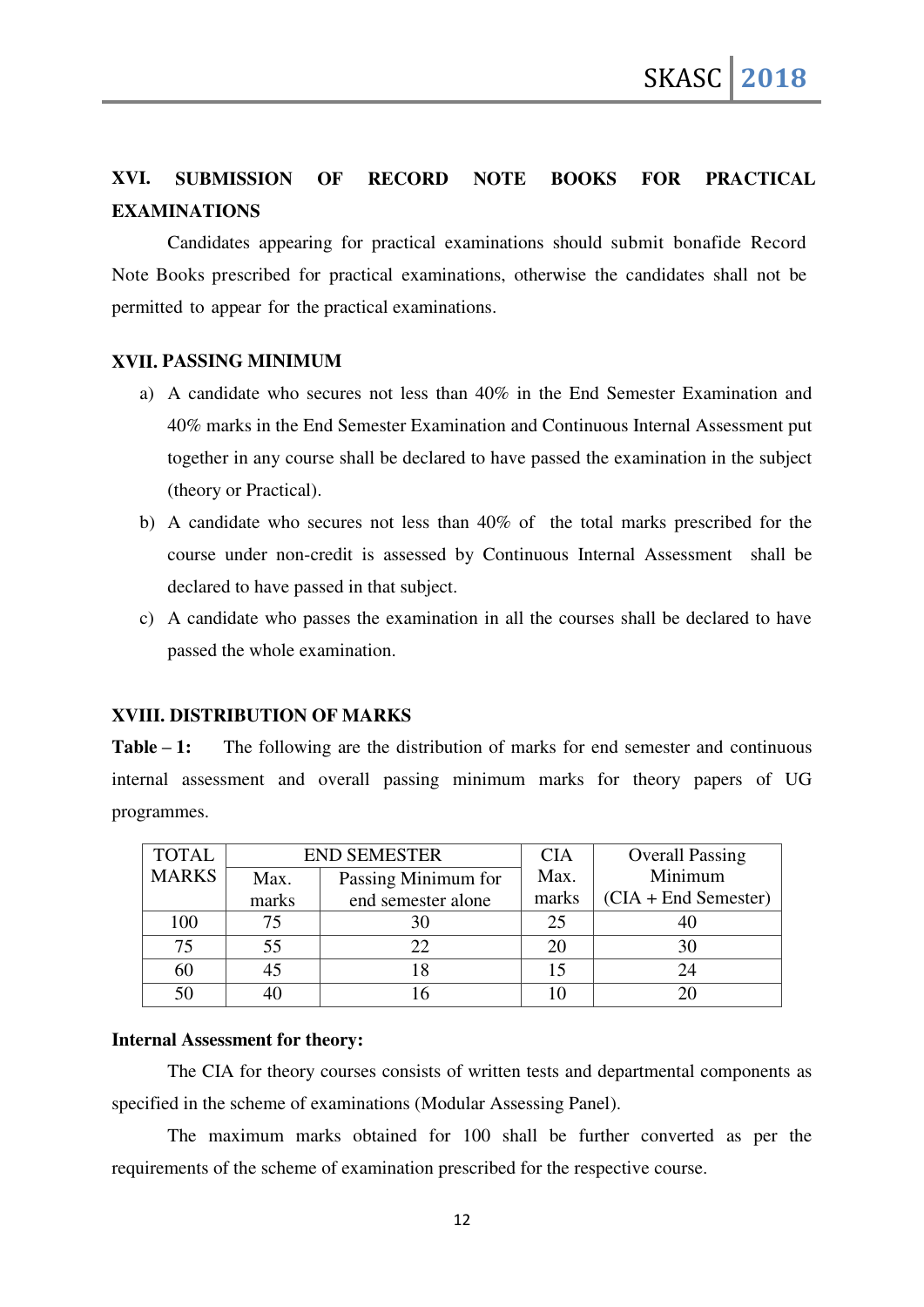**Table – 2:** The following are the distribution of marks for end semester examinations and continuous internal assessments and overall passing minimum marks for the practical courses of UG programmes.

| <b>TOTAL</b> |       | <b>END SEMESTER</b> | <b>CIA</b> | <b>Overall Passing</b> |
|--------------|-------|---------------------|------------|------------------------|
| <b>MARKS</b> | Max.  | Passing Minimum for | Max. marks | Minimum                |
|              | marks | end semester alone  |            | $(CIA + End$           |
|              |       |                     |            | Semester)              |
| 100          | 60    | 24                  |            | 40                     |
| 75           | 45    | 18                  | 30         | 30                     |
| 60           | 35    | 14                  | 25         | 24                     |
| 50           | 30    |                     | 20         | 20                     |
| 40           |       |                     | 15         |                        |

#### **Internal Assessment for Practical:**

The CIA for practical courses consists of two Tests, departmental components as specified in the scheme of examinations (modular assessing panel). The maximum marks obtained for 100 shall be further converted as per the requirements of the scheme of examination prescribed for the respective course.

**Project:** The Internal Assessment for project shall be distributed as follows, 40% of maximum CIA Marks for first interim presentation, 40% for second interim presentation and 20% for work diary maintenance.

| 2-Interim presentations by the candidate | 20 marks |
|------------------------------------------|----------|
| <b>Work Diary</b>                        | 5 marks  |

The maximum marks obtained for 25 shall be further converted as per the requirements of the scheme of examination prescribed for the respective course.

### **XIX. GRADING**

Once the marks of the CIA and end-semester examinations for each of the course are available, they shall be added. The mark thus obtained shall then be converted to the relevant letter grade, grade point as per the details given below: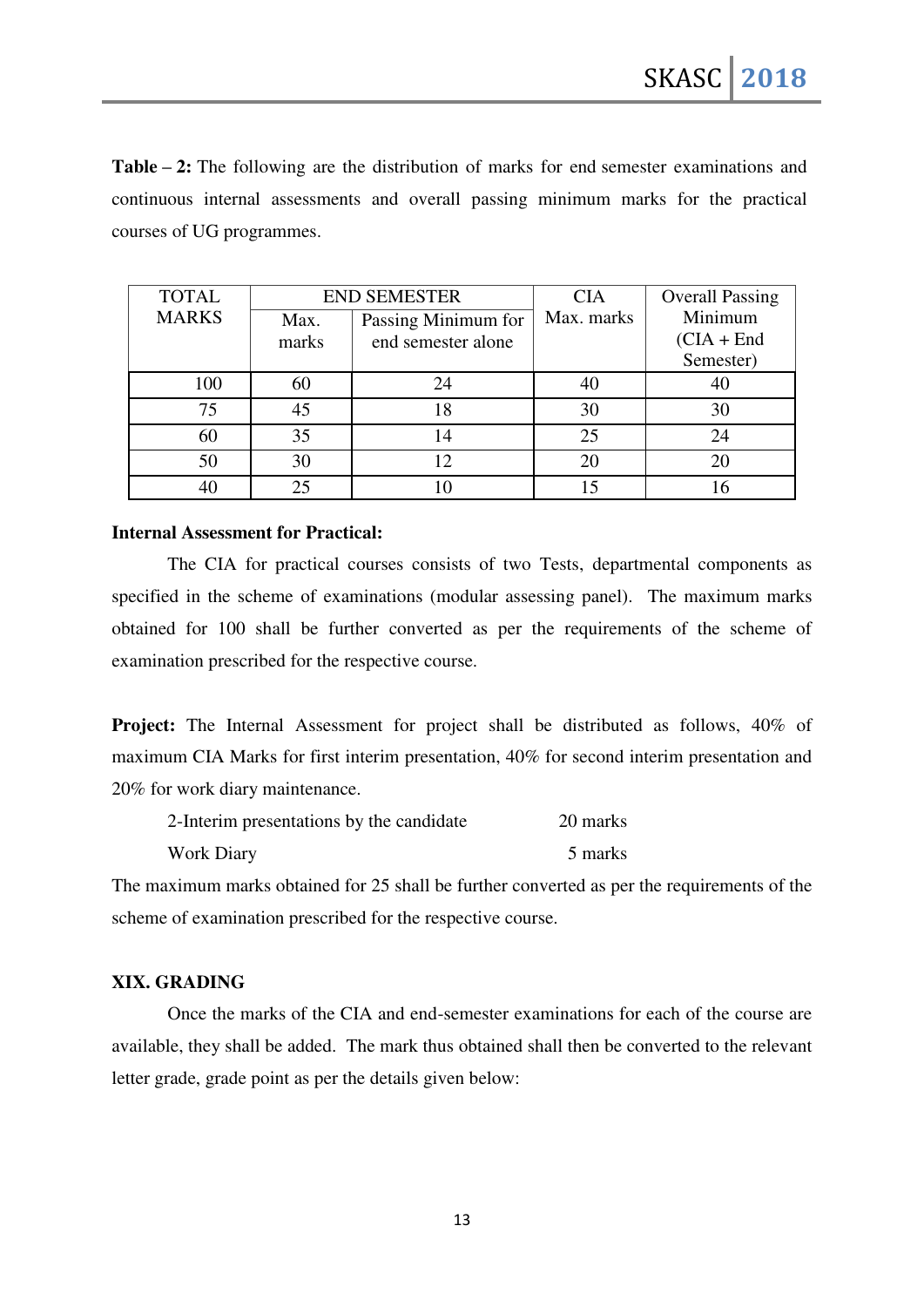**Conversion of Marks to Grade Points and Letter Grade (Performance in a Course/Paper)** 

| <b>RANGE OF</b><br><b>MARKS</b> | <b>GRADE</b><br><b>POINTS</b> | <b>LETTER</b><br><b>GRADE</b> | <b>DESCRIPTION</b> |
|---------------------------------|-------------------------------|-------------------------------|--------------------|
| 90-100                          | $9.0 - 10.0$                  |                               | Outstanding        |
| 80-89                           | 8.0-8.9                       | $D+$                          | Excellent          |
| 75-79                           | $7.5 - 7.9$                   | D                             | Distinction        |
| 70-74                           | $7.0 - 7.4$                   | $A+$                          | Very Good          |
| 60-69                           | $6.0 - 6.9$                   | A                             | Good               |
| 50-59                           | 5.0-5.9                       | B                             | Average            |
| 40-49                           | $4.0 - 4.9$                   | $\mathcal{C}_{\mathcal{C}}$   | Satisfactory       |
| $00-39$                         |                               | H                             | Re-appear          |
| <b>ABSENT</b>                   |                               | AAA                           | <b>ABSENT</b>      |

**Grade point average (for a Semester):** 

**Calculation of grade point average semester-wise and part-wise is as follows:**  GRADE POINT AVERAGE [GPA] =  $\Sigma$ i Ci Gi /  $\Sigma$ i Ci

 $Ci = C$ redits earned for programme i in any semester

 $Gi = Grade Point obtained for programme i in any semester$ 

 $N$  = refers to the semester in which such programmes were credited

Sum of the multiplication of grade points by the credits of the programmes offered under each part GPA = --------------------------------------------------------------------------------------------------------

Sum of the credits of the programmes under each part in a semester

# **Calculation of Grade Point Average (for the entire programme):**

A candidate who has passed all the examinations under different parts (Part-I to V) is eligible for the following partwise computed final grades based on the range of CGPA. CUMULATIVE GRADE POINT AVERAGE [CGPA] =  $\sum n \sum i$  Cni Gni /  $\sum n \sum i$  Cni

Sum of the multiplication of grade points by the credits of the entire programme under each part CGPA = ---------------------------------------------------------------------------------- Sum of the credits of the courses of the entire programme under each part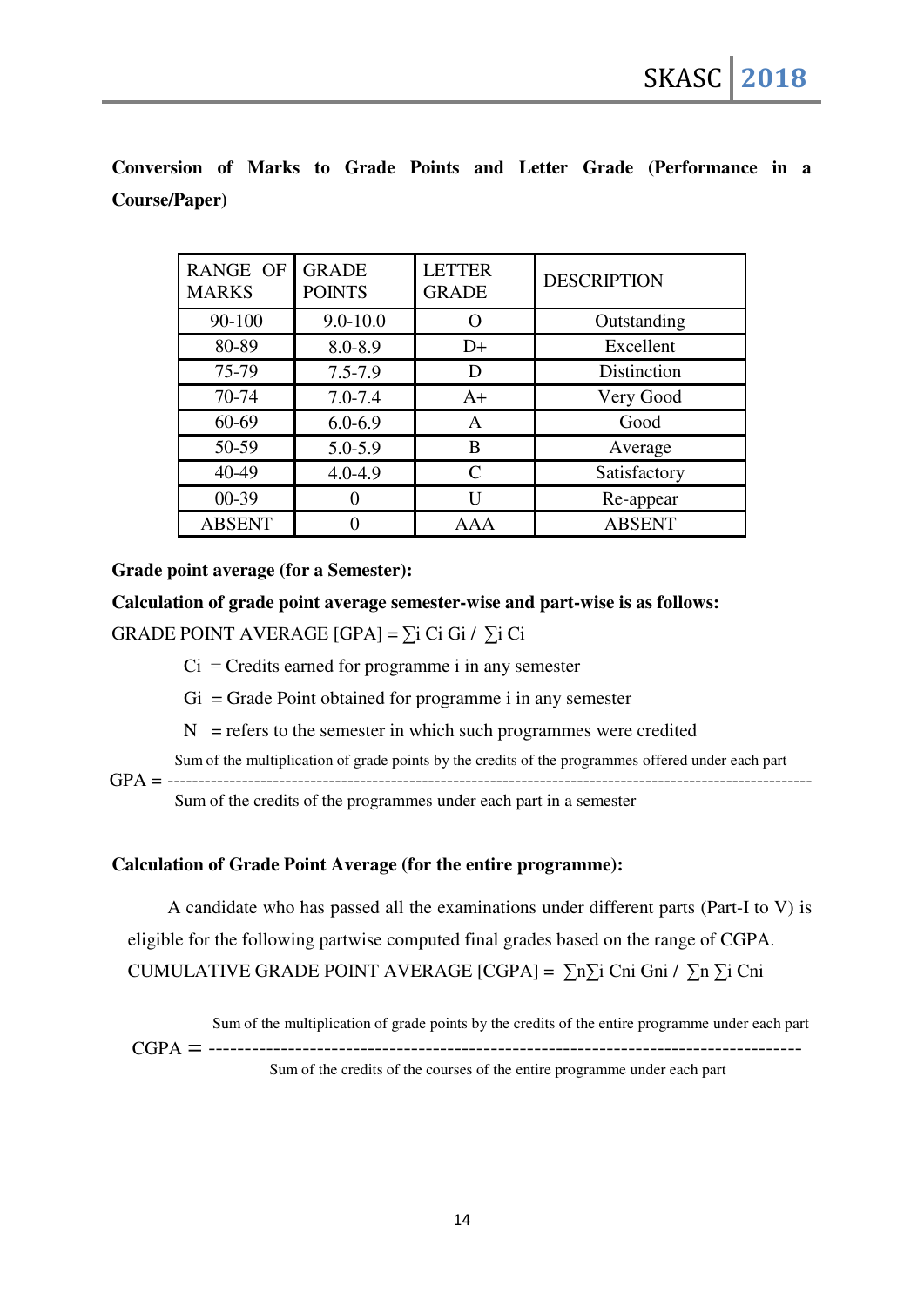| <b>CGPA</b>                 | <b>GRADE</b>       |
|-----------------------------|--------------------|
| $9.5 - 10.0$                | $O+$               |
| 9.0 and above but below 9.5 | $\left( \ \right)$ |
| 8.5 and above but below 9.0 | $D++$              |
| 8.0 and above but below 8.5 | $D+$               |
| 7.5 and above but below 8.0 | D                  |
| 7.0 and above but below 7.5 | $A++$              |
| 6.5 and above but below 7.0 | $A+$               |
| 6.0 and above but below 6.5 | A                  |
| 5.5 and above but below 6.0 | $B+$               |
| 5.0 and above but below 5.5 | B                  |
| 4.5 and above but below 5.0 | $C+$               |
| 4.0 and above but below 4.5 | $\subset$          |
| 0.0 and above but below 4.0 |                    |

#### **XX. IMPROVEMENT OF MARKS IN THE SUBJECTS ALREADY PASSED**

Candidates desirous of improving the marks awarded in a passed course in their first attempt shall reappear once within a period of subsequent two semesters. The improved marks shall be considered for classification but not for ranking. When there is no improvement, there shall not be any change in the original marks already awarded.

#### **XXI. ADDITIONAL CREDITS**

 A student who desires to earn additional credits (over and above credits prescribed by the programme) can opt for any core course offered by any Department for UG programmes. He / She can appear for the examination for odd semester paper in the even semester and even semester paper in the odd semester.

 The courses will be self study and there is no continuous internal assessment for the courses. However, the marks scored by him / her will be converted for 100 marks and will appear in the semester mark sheet as additional credits.

#### **XXII. ADDITIONAL CREDITS FOR ONLINE CERTIFICATE COURSES**

 Additional credits will be awarded on completion of online certificate courses like MHRD, NPTEL, Swayam, Skill Sector Council, etc. The credit system for NPTEL online certification is 1 credit for 4 week course, 2 credits for 8 week course and 3 credits for 12 week course.

#### **XXII. CLASSIFICATION OF SUCCESSFUL CANDIDATES**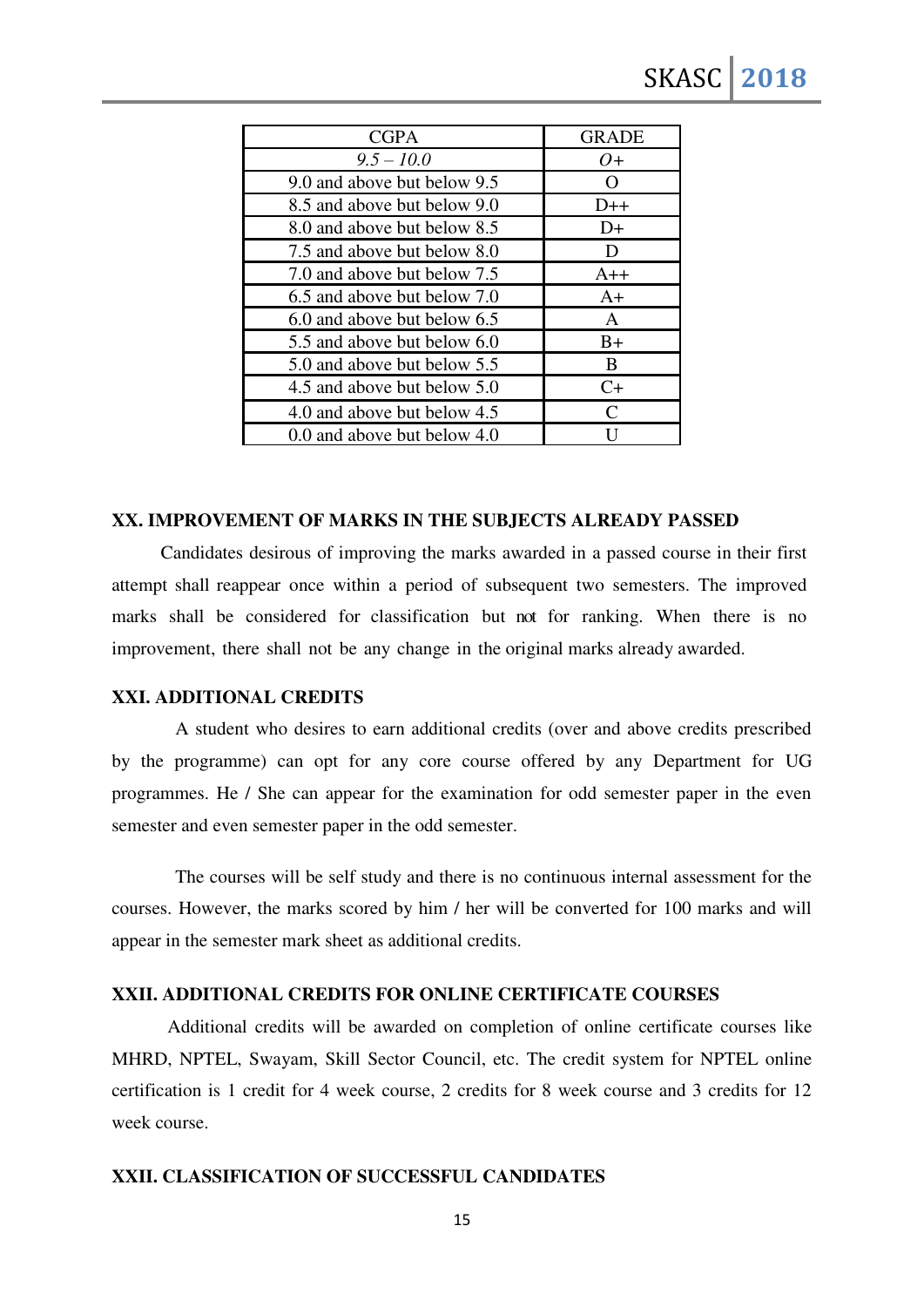| <b>CGPA</b>                     | <b>GRADE</b> | <b>CLASSIFICATION OF</b><br><b>FINAL RESULT</b> |  |
|---------------------------------|--------------|-------------------------------------------------|--|
| $9.5 - 10.0$                    | $O+$         |                                                 |  |
| 9.0 and above but below 9.5     | $\Omega$     | First Class – Exemplary $*$                     |  |
| 8.5 and above but below 9.0     | $D++$        |                                                 |  |
| 8.0 and above but below 8.5     | D+           | First Class with<br>Distinction*                |  |
| 7.5 and above but below 8.0     | D            |                                                 |  |
| 7.0 and above but below 7.5     | $A++$        |                                                 |  |
| 6.5 and above but below 7.0     | $A+$         | <b>First Class</b>                              |  |
| $6.0$ and above but below $6.5$ | A            |                                                 |  |
| 5.5 and above but below 6.0     | $B+$         |                                                 |  |
| 5.0 and above but below 5.5     | <sub>B</sub> | <b>Second Class</b>                             |  |
| 4.5 and above but below 5.0     | $C+$         |                                                 |  |
| 4.0 and above but below 4.5     |              | Third Class                                     |  |

 A candidate who passes all the examinations in Part I to Part V securing following CGPA and Grades shall be declared as follows for Part I or Part II or Part III:

a. A candidate who has passed all the Core courses examination in the first appearance within the prescribed duration of the UG programmes and secured a CGPA of 9 to 10 and equivalent grades "O" or "O+" in Discipline specific Core, Discipline specific Elective, Generic Elective and Skilled Enhancement courses shall be placed in the category of **"First Class – Exemplary".** 

b. A candidate who has passed all the Part-III courses examination in the first appearance within the prescribed duration of the UG programmes and secured a CGPA of 7.5 to 9 and equivalent grades "D" or "D+" or "D++" Discipline specific Core, Discipline specific Elective, Generic Elective and Skilled Enhancement courses shall be placed in the category of **"First Class with Distinction".** 

c. A candidate who has passed all the Discipline specific Core, Discipline specific Elective, Generic Elective and Skilled Enhancement courses and AEEC courses examination of the UG programmes and secured a CGPA of 6 to 7.5 and equivalent grades "A" or "A+" or "A++" shall be declared to have passed that parts in **"First Class".** 

d. A candidate who has passed all the Discipline specific Core, Discipline specific Elective, Generic Elective and Skilled Enhancement courses and AEEC courses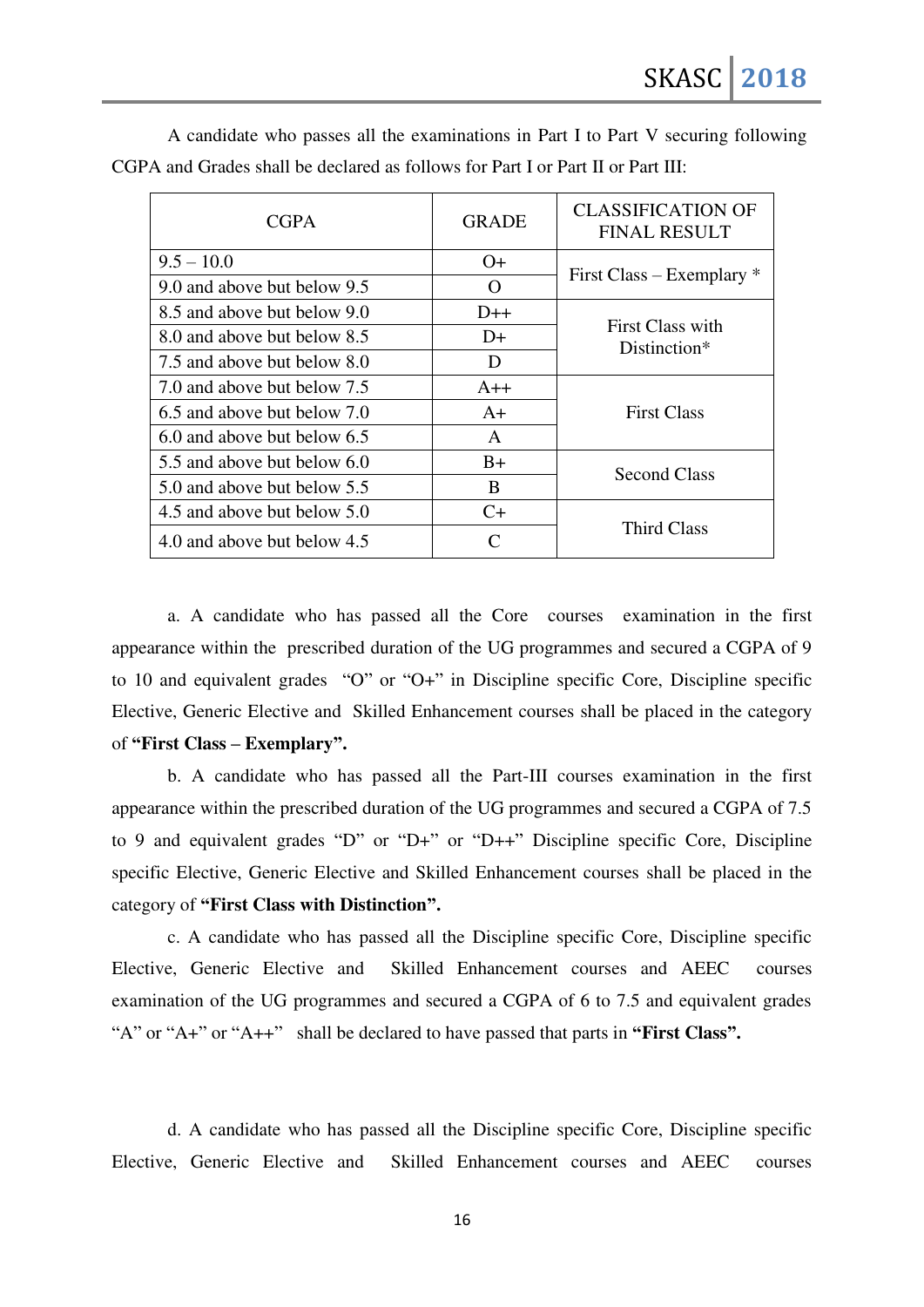examination of the UG programmes and secured a CGPA of 5.0 to 6 and equivalent grades "B" or "B+" shall be declared to have passed that parts in **"Second Class".** 

e. A candidate who has passed all the Discipline specific Core, Discipline specific Elective, Generic Elective and Skilled Enhancement courses and AEEC courses examination of the UG programmes and secured a CGPA of 4.0 to 5 and equivalent grades "C" or "C+" shall be declared to have passed that parts in "**Third Class".**

f. There shall be no classifications of final results; therefore, award of class for Part IV and Part V, however, those parts shall be awarded with final grades in the end semester statements of marks and in the consolidated statement of marks.

#### **XXIII. CONFERMENT OF THE DEGREE**

No candidate shall be eligible for conferment of the Degree unless he / she

i. Has undergone the prescribed programme of study for a period of not less than six semesters or has been exempted from in the manner prescribed and has passed the examinations as have been prescribed therefore.

ii. Has completed all the components prescribed under Part I to Part V in the CBCS pattern to earn 140 credits.

iii. Has successfully completed the prescribed Field Work/Institutional Training/Extension Activities as evidenced by certificate issued by the Heads of the Departments.

#### **XXIV. RANKING**

A candidate who qualifies for the UG degree programme passing all the examinations in the first attempt, within the minimum period prescribed for the course of study from the date of admission to the programme and secures I or II class shall be eligible for ranking. The improved marks shall not be taken into consideration for ranking.

#### **XXV. QUESTION PAPER PATTERN**

The following question paper patterns shall be followed for CBCS pattern syllabi for the candidates admitted from the academic year 2011-12 wherever applicable otherwise provided in syllabi itself.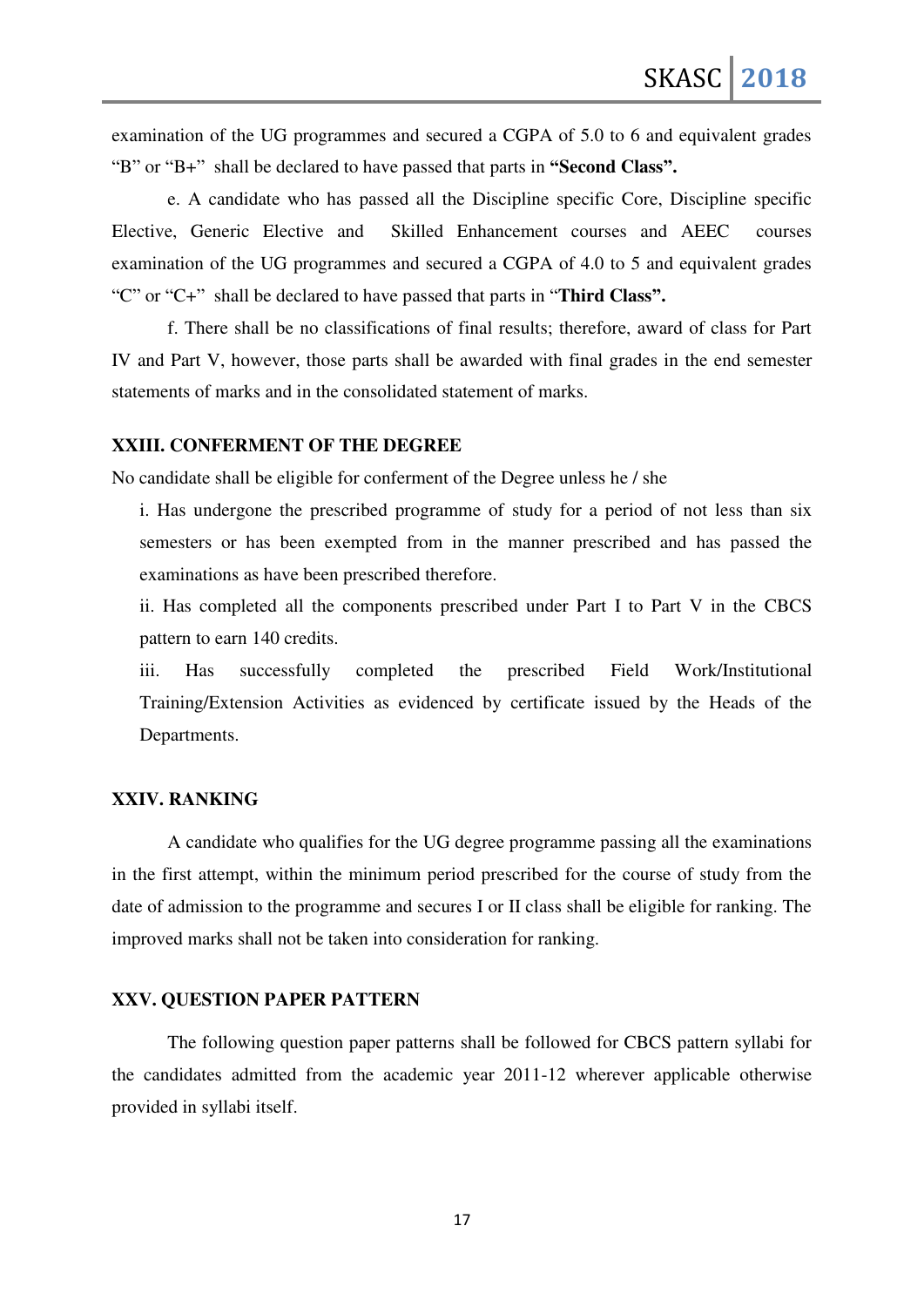The General Awareness paper have multiple choice questions (with four options) to be evaluated. For other courses in UG programmes namely, Environmental Studies, Human Rights, Women's Rights, Yoga for Human Excellence, Indian Culture and Heritage, Introduction to Cyber Security, Consumer Protection and Constitution of India, the question paper pattern shall be 5 out of 10. For Self-study papers, the question paper pattern shall be 5 out of 8.

### Maximum 75 Marks – wherever applicable

Section A: Multiple choice questions with four options,  $[10*1=10]$ ; 10 questions – 2 each from every unit.

Section B: Short answer questions of either / or type,  $[5*5=25]$ ; 5 questions – 1 each from every unit.

Section C: Essay-type questions of either / or type,  $[5*8=40]$ ; 5 questions – 1 each from every unit.

Maximum 60 Marks – wherever applicable

Section A: Multiple choice questions with four options,  $[10*1=10]$ ; 10 questions – 2 each from every unit.

Section B: Short answer questions of either / or type,  $[5*4=20]$ ; 5 questions – 1 each from every unit.

Section C: Essay-type questions of either / or type,  $[5*6=30]$ ; 5 questions – 1 each from every unit.

## Maximum 55 Marks – wherever applicable

Section A: Multiple choice questions with four options,  $[10*1=10]$ ; 10 questions – 2 each from every unit.

Section B: Short answer questions of either / or type,  $[5*3=15]$ ; 5 questions – 1 each from every unit.

Section C: Essay-type questions of either / or type,  $[5*6=30]$ ; 5 questions – 1 each from every unit.

Maximum 50 Marks – wherever applicable

Section A: Multiple choice questions with four options,  $[10*1=10]$ ; 10 questions – 2 each from every unit.

Section B: Short answer questions of either / or type,  $[5*3=15]$ ; 5 questions – 1 each from every unit.

Section C: Essay-type questions of either / or type,  $[5*5=25]$ ; 5 questions – 1 each from every unit.

Maximum 45 Marks – wherever applicable

Section A: Multiple choice questions with four options,  $[5*1=5]$ ; 5 questions – 1 each from every unit.

Section B: Short answer questions of either / or type,  $[5*3=15]$ ; 5 questions – 1 each from every unit.

Section C: Essay-type questions of either / or type,  $[5*5=25]$ ; 5 questions – 1 each from every unit.